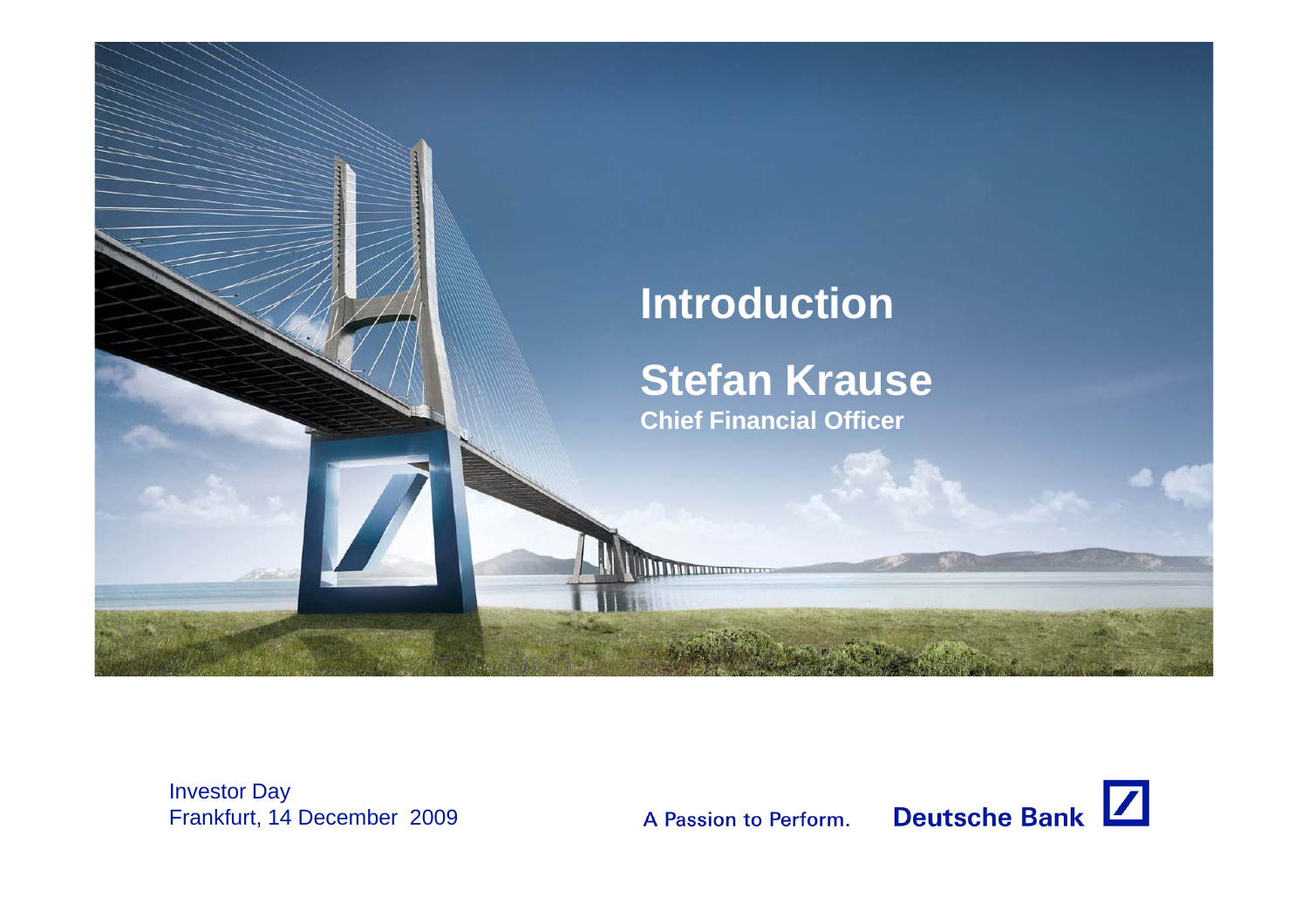## **Where we stand today (summary)**

|                                     |                                                 | 30 Sep<br>2008 | 30 Sep<br>2009 |
|-------------------------------------|-------------------------------------------------|----------------|----------------|
| <b>Profitability</b>                | Income before income taxes (YTD, in EUR bn)     | 0.5            | 4.4            |
|                                     | Net income (YTD, in EUR bn)                     | 0.9            | 3.6            |
|                                     | Pre-tax RoE (YTD, target definition) $(1)$      | $(3)\%$        | 18%            |
| <b>Capital</b><br>strength          | Tier 1 capital ratio                            | 10.3%          | 11.7%          |
|                                     | Core Tier 1 capital ratio                       | 7.5%           | 8.1%           |
|                                     | Tier 1 capital (in EUR bn)                      | 32.8           | 33.7           |
|                                     |                                                 |                |                |
| <b>Leverage</b><br><b>reduction</b> | Total assets (U.S. GAAP 'pro-forma', in EUR bn) | 1,318          | 915            |
|                                     | Leverage ratio (target definition) $(2)$        | 32x            | 25x            |

(1) Based on average active equity; pre-tax RoE reported and annualised per Jan-Sep 2008: 2%, per Jan-Sep 2009: 17%

(2) Total assets based on U.S. GAAP 'pro-forma' divided by total equity per target definition

Investor Relations 12/09 · 2

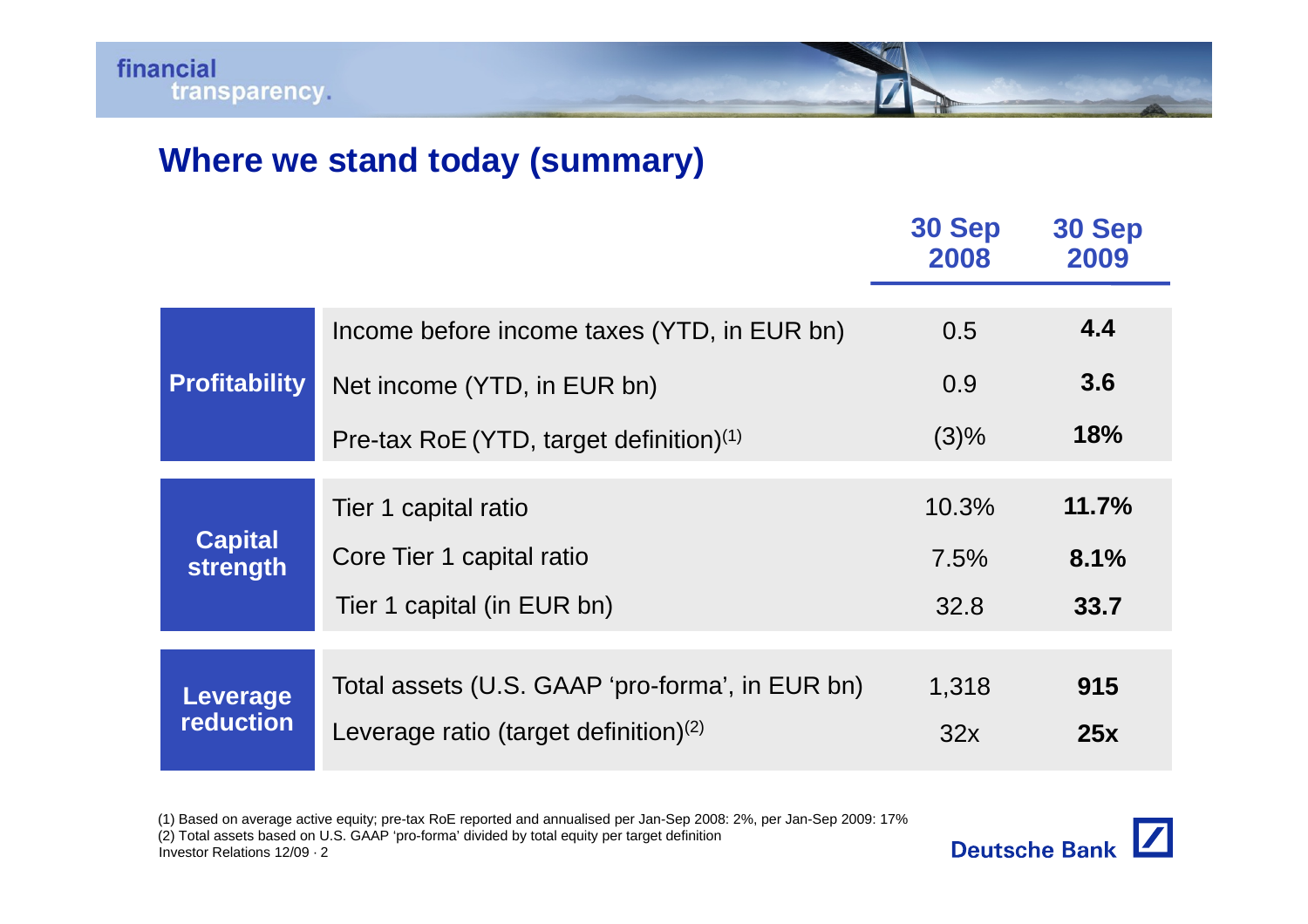

## **The agenda for this meeting**

| <b>Monday, 14 December</b>  |                                                                                                                                     |                                                                           |  |
|-----------------------------|-------------------------------------------------------------------------------------------------------------------------------------|---------------------------------------------------------------------------|--|
| 18:00                       | <b>Introduction</b>                                                                                                                 | <b>Stefan Krause</b>                                                      |  |
| 18:15                       | <b>Management Agenda Phase 4</b>                                                                                                    | <b>Josef Ackermann</b>                                                    |  |
| 19:00                       | <b>Reception and Buffet Dinner</b>                                                                                                  |                                                                           |  |
| <b>Tuesday, 15 December</b> |                                                                                                                                     |                                                                           |  |
| 08:00                       | <b>Capital and Risk</b>                                                                                                             | <b>Hugo Banziger</b>                                                      |  |
| 08:45                       | The Corporate and Investment Banking<br>Global Markets<br>■ Global Banking                                                          | <b>Anshu Jain</b><br><b>Michael Cohrs</b>                                 |  |
| 10:15                       | <b>Coffee Break</b>                                                                                                                 |                                                                           |  |
| 10:45                       | <b>Private Clients and Asset Management</b><br><b>Private Wealth Management</b><br>■ Asset Management<br>Private & Business Clients | <b>Carsten Schildknecht</b><br><b>Kevin Parker</b><br><b>Rainer Neske</b> |  |
| 12:15                       | <b>Closing remarks</b>                                                                                                              | <b>Josef Ackermann</b>                                                    |  |

Deutsche Bank